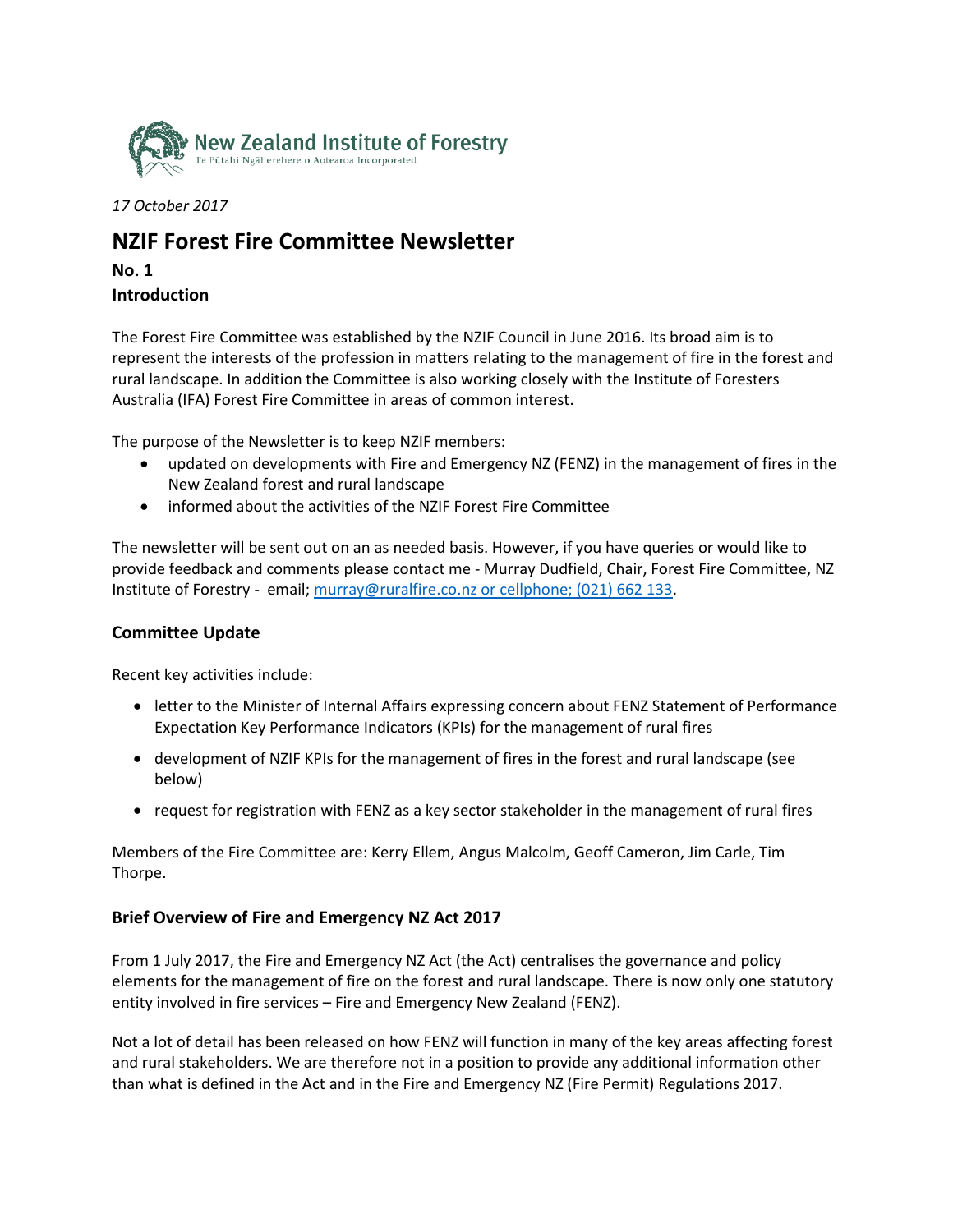For reference we have outlined in Appendix 1 is a number of reproduced general sections in the Act particularly relevant to forests and rural stakeholders as well as the accompanying Fire Permit Regulations (Appendix 2).

In addition, once in place, we will communicate our observations on each of the following documents as they affect forest and rural stakeholders. They include:

- **•** FENZ Operating Principles
- Fire and Emergency NZ (Fire Plan) Regulations
- Fire and Emergency NZ (Fire Levy) Regulations
- Rules around establishment of local committees
- Fire and Emergency NZ (Infringement Offences) Regulations

## **Department of Conservation (DOC) - FENZ Fire Control Agreement Now Signed**

Under the Act, responsibility for the 4R's (reduction, readiness, response and recovery) of fire on public conservation land has transferred from DOC to FENZ.

Section 147 of the Act states:

### *"147 Agreement with Department of Conservation:*

*FENZ and the Department of Conservation must take reasonable steps to enter into a 3-yearly operational service agreement that sets out:*

- *(a) The designated services that FENZ will deliver to the Department of Conservation; and*
- *(b) The fire control services that the Department of Conservation will deliver to FENZ."*

To deliver on this requirement an operational service agreement between DOC and FENZ was signed on 18<sup>th</sup> July 2017. We have reproduced key elements of this agreement in Appendix 3, including a DOC policy relating to three fire suppression strategy options on Public Conservation Lands.

Many questions remain relating to the application of the DOC/FENZ agreement and we remain hopeful that this will become better known over the coming months.

## **New NZIF KPIs for the Management of Fire in the Forest and Rural Landscape**

The Forest Fire Committee is disappointed to see the reporting measures contained in the FENZ 2017/18 Statement of Performance Expectation (SPE). The only rural fire performance measure included in the SPE is *"record the number of fires responded to by rural fire forces".* This is a very generic measure and not helpful in measuring the performance of FENZ in undertaken its responsibilities under the Act.

In response, the Forest Fire Committee has developed a list of six primary KPIs for the management of fire in the forest and rural landscape. A copy of these KPIs is attached as Appendix 4. NZIF is now engaging with other professional bodies and interested parties to seek support/endorsement of this list.

## **Fire Weather Information Website Update**

The redeveloped national Fire Weather website came into effect on 1<sup>st</sup> July 2017 [https://fireweather.niwa.co.nz/.](https://fireweather.niwa.co.nz/)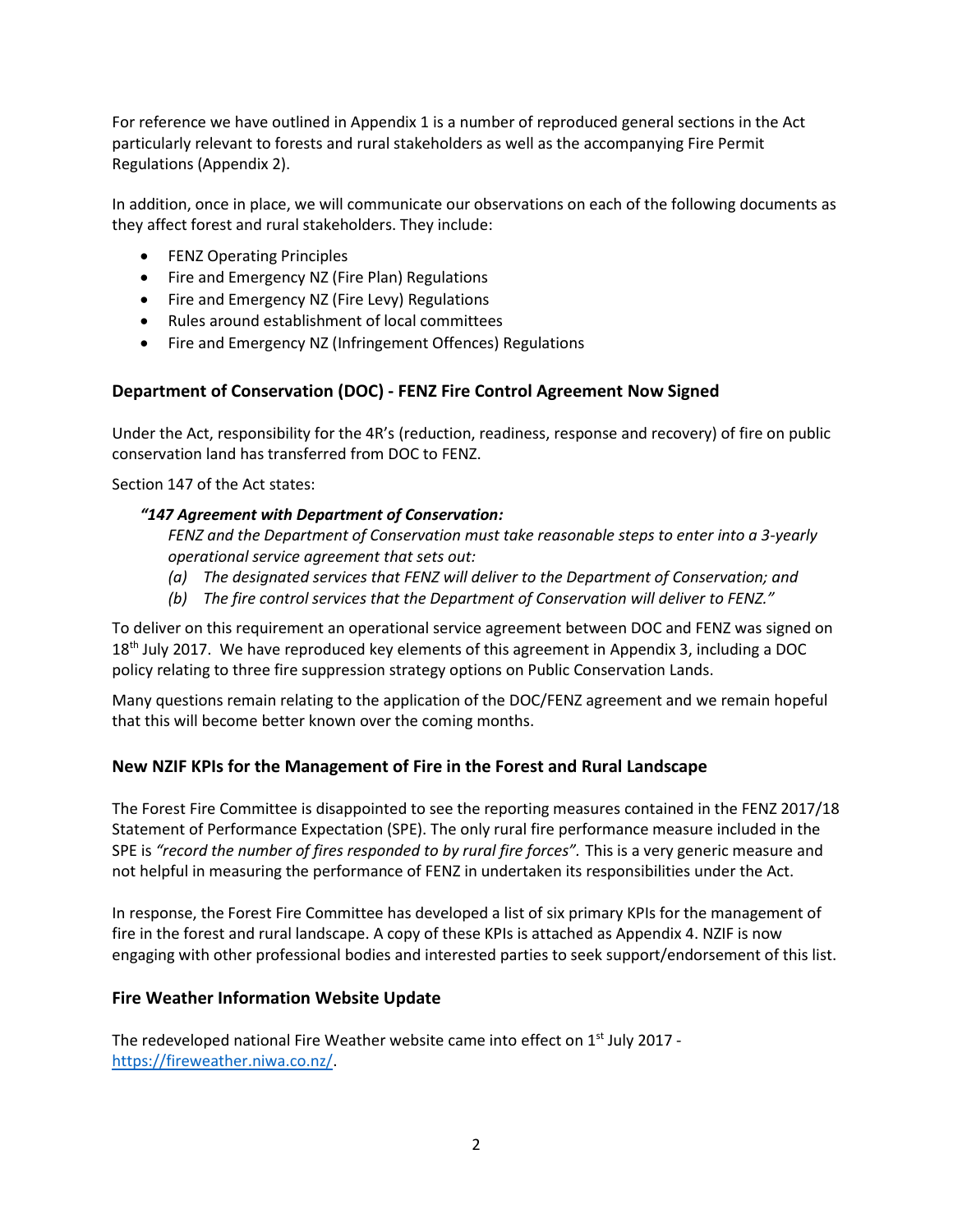We have provided feedback to FENZ on the new website, some of which has been adopted already. In addition, we have requested that Fire Weather Indices and Codes figures and maps either by weather station, region or nation for prior days be made available on the new website. FENZ has agreed to this but until it is set up FENZ has provided the following link to the old National Rural Fire Authority (NFRA) website where fire weather information from previous days is provided;<http://fireweather.nrfa.org.nz/>

The print function for particular elements of the new Fire Weather information by weather station or region is also not user friendly. FENZ has agreed to address this issue prior to the fire season. Confirmation has not yet been provided about this.

## **Forest Owner/ FENZ Fire Control Agreements**

Discussion on agreements between forest owners (with firefighting resources) and FENZ on how the two parties will operate together has been ongoing over the past year. At this point in time we are aware that a number of forest owner/FENZ agreements have been signed however many of the major forest owner agreements have yet to be finalised. This is a concern given the fire season is now quickly advancing.

## **Working with the Institute of Foresters Australia**

At the last ANZIF joint conference in Australia in April 2015 it was agreed:

*"That the IFA and the NZIF form a forward looking position in relation to fire, involving a strong focus on proactive land management mitigation measures balanced against an operational fire response focus and that both organisations:*

- *review current fire-related policies,*
- *endorse the National Bushfire Management Policy Statement for Forests and Rangelands,*
- *endorse the National Research Priorities to 2020 and Beyond for bushfires, and*
- *encourage Australian Federal and state and New Zealand governments to provide adequate funds to reduce the fire risk which shall reduce the cost of fire response and hence the total expenditure on fire."*

In addition to the above we are currently working on joint position papers on (1) "Night Time Vegetation Firefighting" and (2) "Key Performance Indicators".

Murray Dudfield Chair, NZIF Forest Fire Committee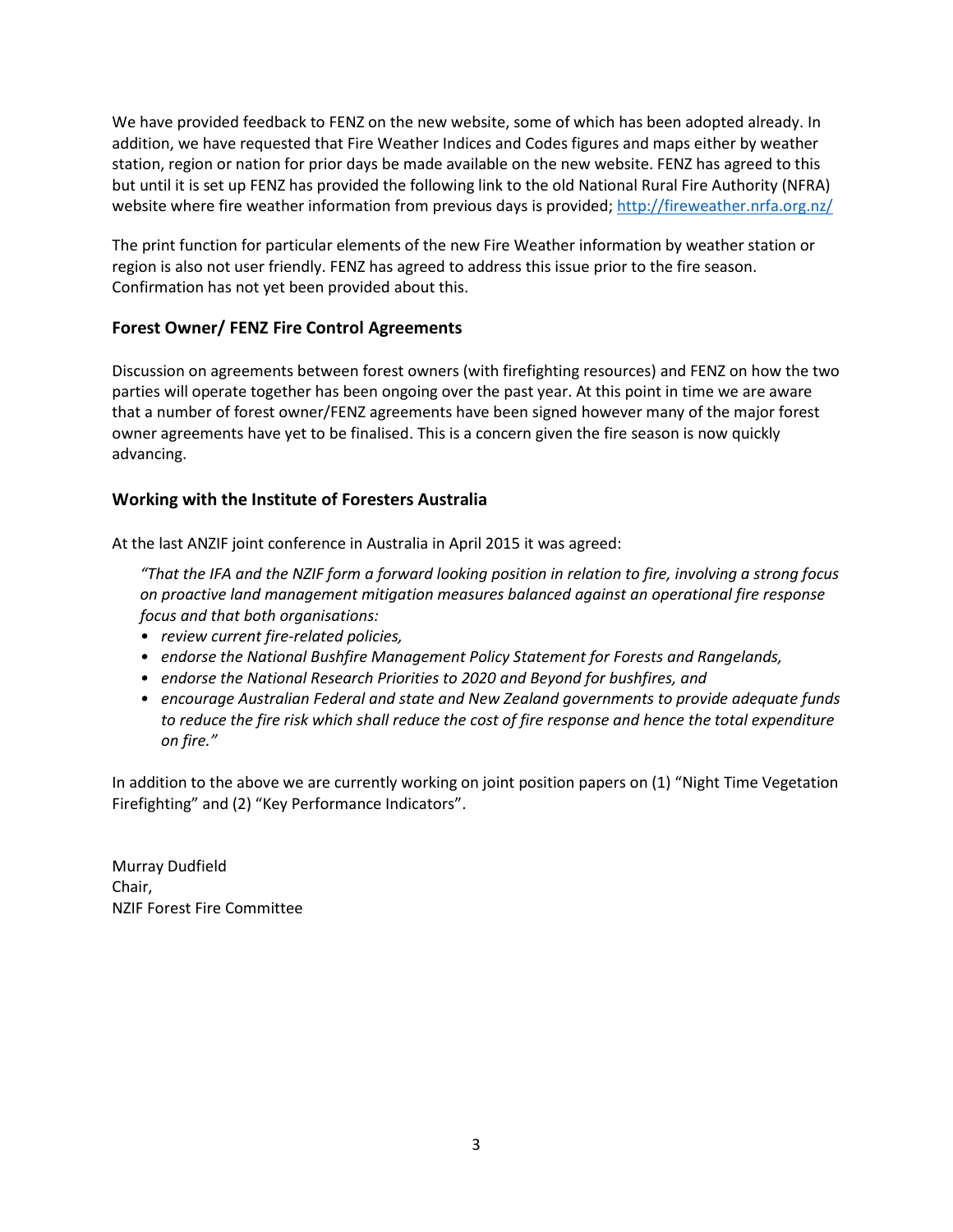## **Appendix 1 - Sections of the Fire and Emergency NZ Act 2017 Relating to Rural Fires**

The two primary sections of the Fire and Emergency NZ Act 2017 relating to the regulatory management of fire on the forest and rural landscape are:

#### *"11 Main functions of FENZ*

- *(1) FENZ* must carry out the main functions *specified in subsection (2):*
- *(2) The main functions are—*
- *(a) To promote fire safety, including providing guidance on the safe use of fire as a land management tool; and*
	- *(b) To provide fire prevention, response, and suppression services;*

#### *13 Operating principles of FENZ*

- *(1) The board must formulate the operating principles of FENZ in accordance with this section.*
- *(2) The operating principles must:*
	- *(a) Be aimed at guiding FENZ; and*
	- *(b) Be designed to assist FENZ:*
		- *(i) To carry out its functions effectively and in a coordinated manner; and*
		- *(ii) To work co-operatively and collaboratively with other relevant organisations; and*
		- *(iii) To carry out consultation with relevant stakeholders and organisations.*
- *(3) In formulating the operating principles, the board must take into account the following matters:*
	- *(a) The importance of providing evidence-based, efficient, and effective services:*
	- *(b) Local interests and differences:*
	- *(c) The importance of transparency in decision making:*
	- *(d) The importance of engagement with—*
		- *(i) FENZ personnel:*
		- *(ii) The associations or unions that represent or advocate on behalf of FENZ personnel:*
		- *(iii) Local advisory committees:*
		- *(iv) Organisations referred to in section 12(4)."*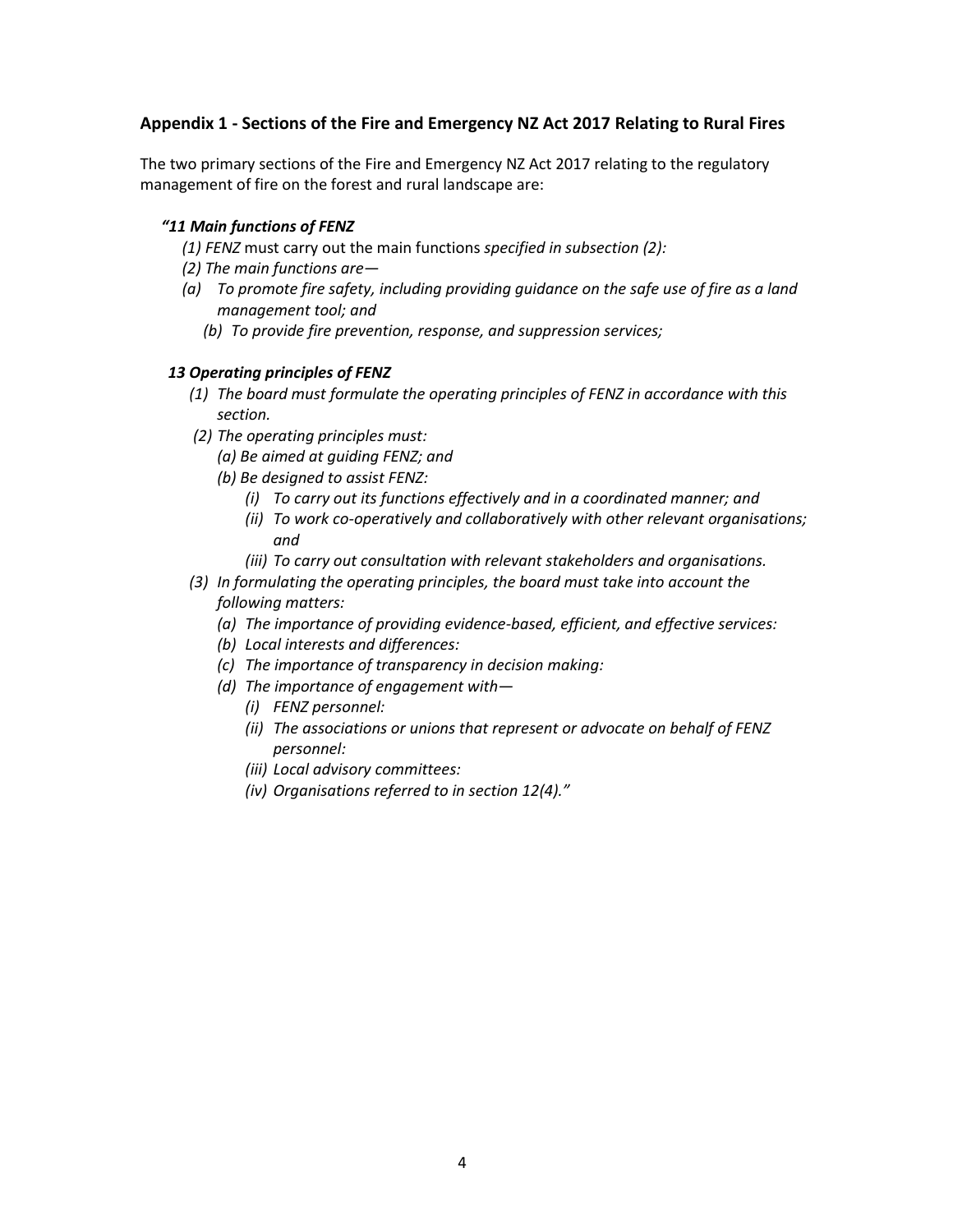## **Appendix 2 - Fires in the Open Air and Fire Permits**

The following are relevant sections of the Fire and Emergency NZ Act 2017 and Fire and Emergency NZ (Fire Permit) Regulation 2017 as they relate to fires in the open air and fire permits.

The Act defines the following:

#### *"6 Interpretation*

#### *Fire in open air means fire other than in—*

- *(a) A fireplace that is located in a building or structure and that complies with any relevant requirement of the Building Act 2004 and the relevant district plan; or*
- *(b) A place or thing, or a type of place or thing, that is—*
	- *(i) Prescribed by regulations made under section 187; or*
	- *(ii) Authorised by FENZ*

#### *Fire control means—*

- *(a) Preventing, detecting, controlling, and putting out fire:*
- *(b) Protecting persons and property from fire*

#### *52 FENZ may prohibit fire in open air and prohibit or restrict other activities*

- *(1) FENZ may, in the circumstance described in subsection (2),—*
	- *(a) Prohibit the lighting of fires in open air in an area:*
	- *(b) Prohibit or restrict any other activity in an area, including access to the area, that FENZ considers may cause a fire to start or to spread.*
- *(2) The circumstance referred to in subsection (1) is that FENZ considers that—*
	- *(a) Fire risk conditions exist or are likely to exist in the area; and*
	- *(b) The prohibition or restriction is necessary or desirable for fire control.*
- *(3) FENZ may not prohibit a person who resides or works in an area from accessing the area.*
- *(4) This section and sections 53, 54, and 55 do not apply to any person carrying out essential services in the area to which a prohibition or restriction under this section applies.*
- *(5) FENZ may—*
	- *(a) Publicly notify a prohibition or restriction:*
	- *(b) Provide notice of the prohibition or restriction directly to any person.*

#### *56 Prohibited or restricted fire seasons:*

- *(1) FENZ may, by public notice, declare, for any area:*
	- *(a) A prohibited fire season;*
	- *(b) A restricted fire season.*
- *(2) An area that is not in a prohibited or restricted fire season is in an open season.*
- *(3) FENZ may, by public notice, amend or revoke a declaration that it has made under subsection (1).*
- *(4) FENZ may, by public notice, impose restrictions on the lighting of fires in open air on public conservation land that is in an area that is in a restricted fire season.*
- *(5) A restriction under subsection (4) applies to the lighting of fires in open air other than in accordance with a permit granted under regulations made under section 190.*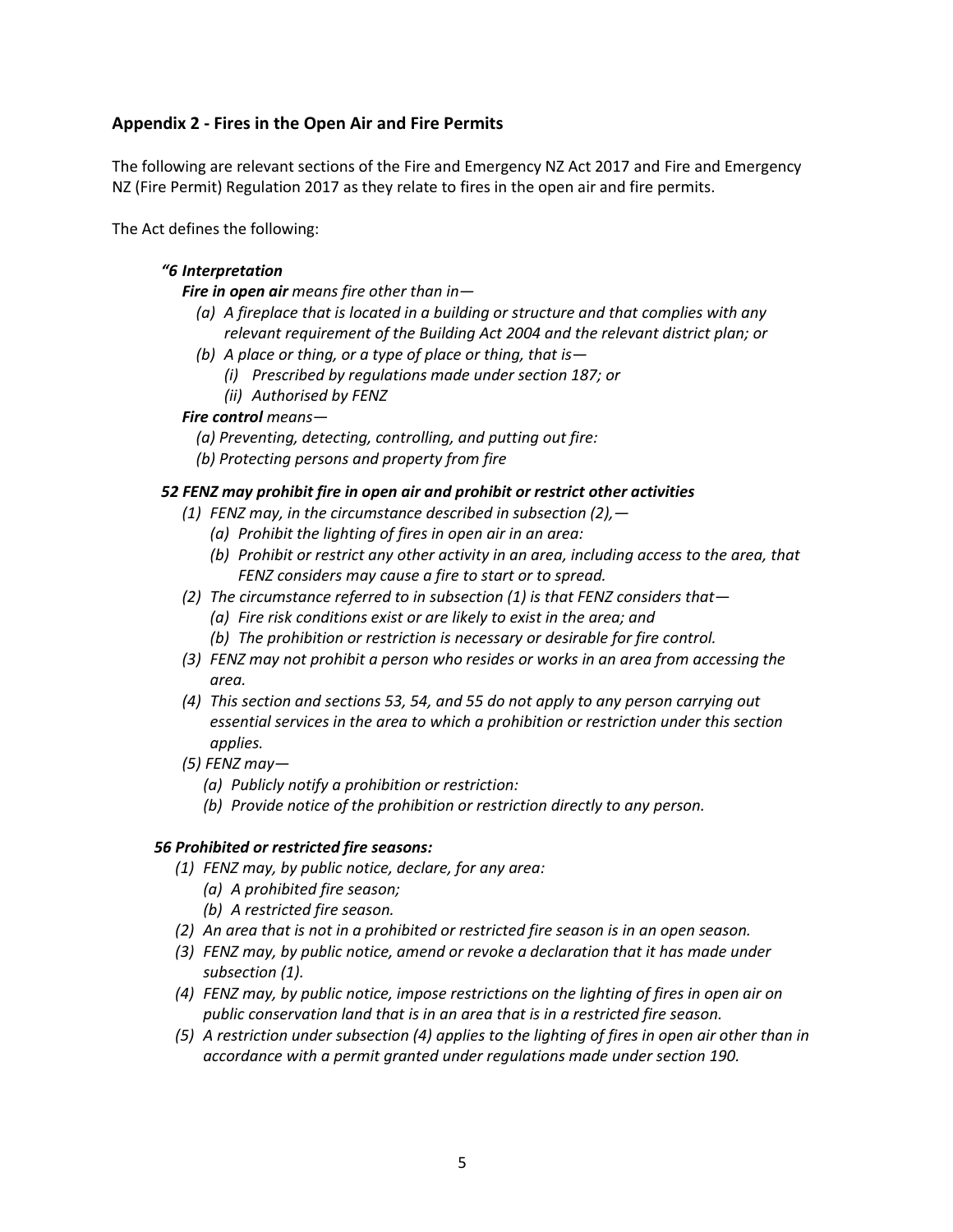#### *58 Fire in open air during restricted fire season:*

- *(1) A person must not light or allow another person to light a fire in open air in an area that is in a restricted fire season.*
- *(2) Subsection (1) does not apply to a person who lights or allows another person to light a fire in the area:*
	- *(a) In accordance with:*
		- *(i) A permit granted under regulations made under section 190; and*
		- *(ii) Any conditions of the permit; or*
	- *(b) On public conservation land to which a restriction under section 56(4) applies, in accordance with the restriction.*
- *(3) A person commits an offence if the person knowingly or recklessly contravenes subsection (1).*
- *(4) A person who commits an offence under this section is liable on conviction:*
	- *(a) In the case of an individual, to a term of imprisonment not exceeding 2 years or to a fine not exceeding \$300,000, or both:*
	- *(b) In any other case, to a fine not exceeding \$600,000."*

In addition to what is defined in the Act, the Fire and Emergency NZ (Fire Permit) Regulation 2017 also outlines further requirements relating to fires in the open air. These include:

## *"7 Conditions that apply to fire permits:*

- *(1) Every fire permit is granted on the condition that the permit holder must not light a fire in fire risk conditions that make it likely that the fire will spread beyond the limits of the location or property specified in the permit as the location of the fire.*
- *(2) In addition, every fire permit for a proposed fire:*
	- *(a) In an area that is in a restricted fire season, is granted on the condition that, immediately before lighting a fire, the permit holder must make reasonable efforts to confirm that, in the location of the fire:*
		- *(i) No prohibition on the lighting of fires in open air under section 52(1) of the Act is in place; and*
		- *(ii) No prohibited fire season under section 56(1) of the Act is in place.*
	- *(b) In an area in which the lighting of fires in open air has been prohibited under section 52(1) of the Act, is granted on the condition that, immediately before lighting a fire, the permit holder must make reasonable efforts to confirm that no restricted or prohibited fire season under section 56(1) of the Act is in place in the location of the fire.*

## *8 FENZ may attach additional conditions:*

*FENZ may attach to a fire permit any other condition that FENZ considers, on reasonable grounds, is necessary:*

- *(a) Due to fire risk conditions; or*
- *(b) For the purpose of fire control."*

The following is a link to the FENZ website for Fire Permits - [https://fireandemergency.nz/fire](https://fireandemergency.nz/fire-seasons-and-fire-permits/applying-for-a-fire-permit/)[seasons-and-fire-permits/applying-for-a-fire-permit/.](https://fireandemergency.nz/fire-seasons-and-fire-permits/applying-for-a-fire-permit/)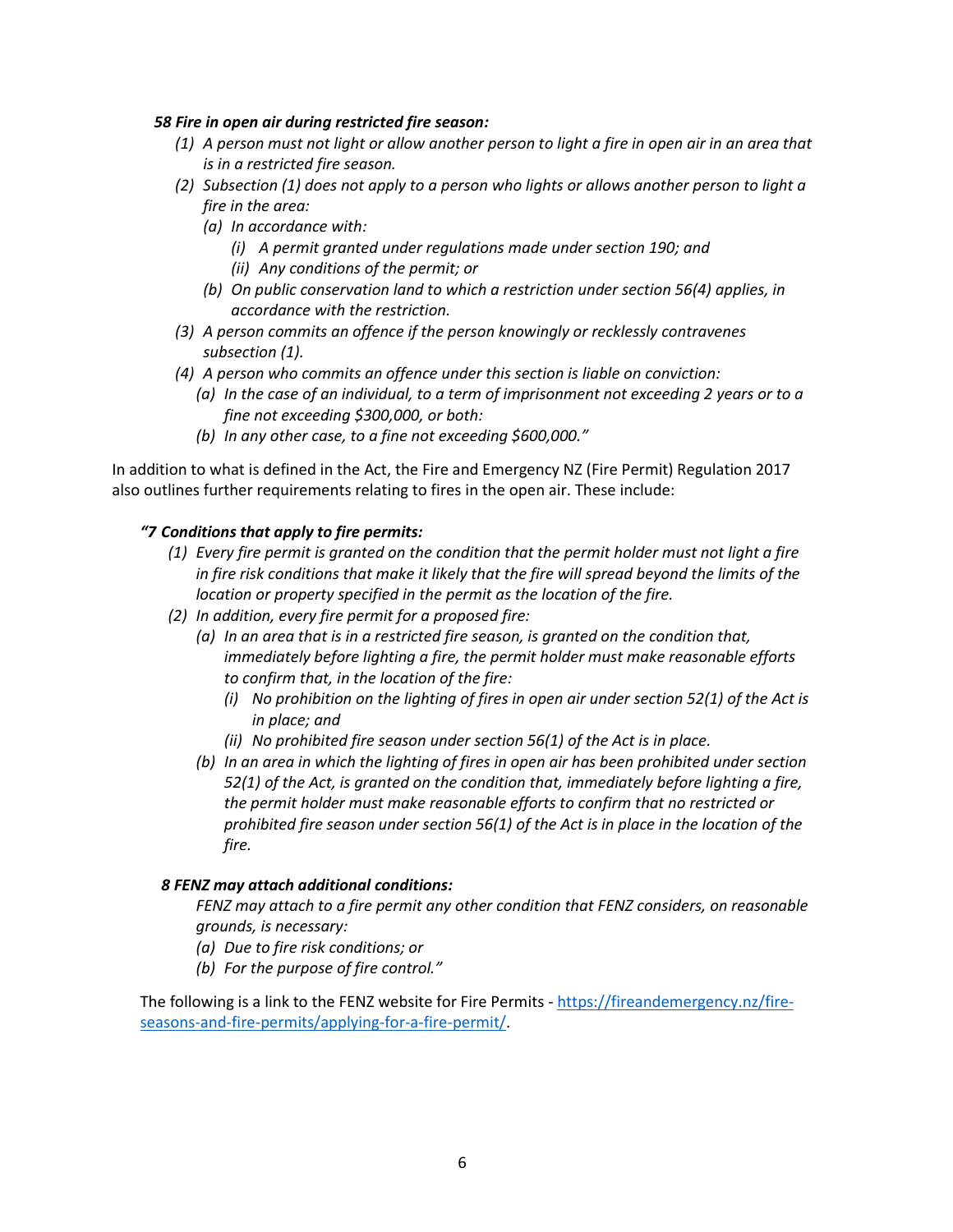## **Appendix 3 – Key Elements of the DOC-FENZ Agreement Under the Fire and Emergency NZ Act 2017**

Key elements of the DOC-FENZ agreement under the Fires and Emergency NZ Act 2017 are highlighted below:

- a. DOC will continue to fully fund its involvement in rural fire control on DOC estate;
- b. DOC will transfer its fire equipment assets to FENZ based on their book value;
- c. DOC has agreed to provide 466 trained firefighters and incident management team personnel to support FENZ with fire control;
- d. DOC is expected to provide personnel for fire call out response within two hours for a reported fire on public lands;
- e. For the FY2017/18 DOC will provide \$1.9m to FENZ for the provision of fire control service associated with Public Lands;
- f. At DOC request FENZ will have a 365-day restricted fire season in place for all Public Lands;
- g. FENZ will seek reimbursement from DOC for any fair and reasonable costs incurred by FENZ for fire control on public lands; and
- h. DOC will seek reimbursement from FENZ for any fair and reasonable costs incurred by DOC for fire control on non-public lands.

Also included in the agreement is a DOC policy relating to three fire suppression strategy options on Public Conservation Lands. They are:

- i. Full suppression strategy: involves a rapid initial action to achieve containment and control of the fire which is followed by a mop-up operation to prevent reignition if possible (examples are – fire threatening life / property / high value areas, fires in high – risk areas in elevated fire conditions).
- j. Limited suppression strategy: involves a mixture of fire suppression and monitoring to contain fires to geographic / natural / man-made fire breaks features. This may require some initial suppression work while also allowing the fire to burn out as naturally as possible (examples may be – remote or inaccessible areas, areas where conventional suppression would have little impact or where larger fires are likely to be extinguished by weather).
- k. Monitoring strategy: Fires may be monitored in some areas or under certain seasonal conditions and will have an initial investigation to assess any threat to life or assets. This may be a ground or aerial assessment and if conditions/location permits, the fire will be periodically monitored and allowed to burn out naturally (examples are – natural fires, remote fire in low risk period).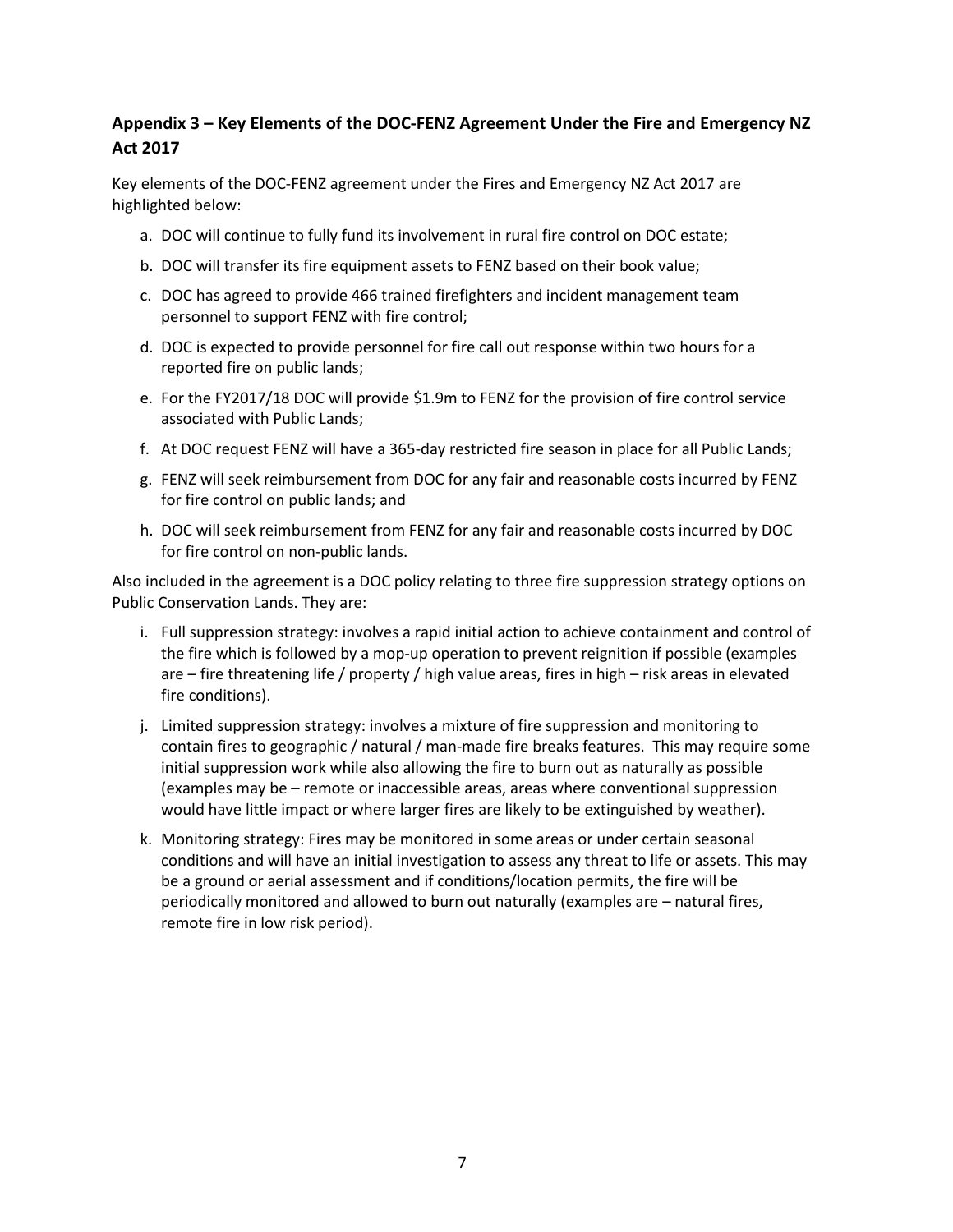## **Appendix 4 – NZIF Key Performance Indicators for Management of Fire in the Forest and Rural Landscape**



27 September 2017

## **Key Performance Indicators for Management of Fire in the Forest and Rural Landscape**

| <b>Primary Key Performance</b><br><b>Indicators (KPIs)</b>                                                                                                                                                                                   | <b>Secondary KPIs and Comments</b>                                                                                                                                                                                                                                                                                                                                                                                                                                                                                                          |
|----------------------------------------------------------------------------------------------------------------------------------------------------------------------------------------------------------------------------------------------|---------------------------------------------------------------------------------------------------------------------------------------------------------------------------------------------------------------------------------------------------------------------------------------------------------------------------------------------------------------------------------------------------------------------------------------------------------------------------------------------------------------------------------------------|
| Area of land burnt from rural<br>1.<br>landscape wildfires by:<br>Conservation land<br>$\bullet$<br>Plantation forest land;<br>$\bullet$<br>and<br>Other rural lands                                                                         | Further secondary KPIs to include;<br>o Benchmark against historical data from the past 20 years and<br>set target for the next 5 years.<br>o Rate of rural landscape wildfires occurrences per hectare and<br>per population for the past 10 years and set target for the next<br>5 years.<br>o Annual value of losses of plantation assets from wildfires.<br>Data available from Fire & Emergency NZ (FENZ) fire statistics<br>system.<br>This data previously provided to the NFRA by each Rural Fire<br>Authority (RFA).               |
| 2.<br>The FENZ total costs in the<br>fire protection of:<br>Conservation lands,<br>Plantation lands,<br>Other rural lands,<br>$\bullet$<br>Urban communities.<br>Footnote; Total costs to include<br>direct, indirect and overhead<br>costs. | Further secondary KPIs is to benchmark this measure against<br>$\bullet$<br>historical data from the past 10 years and set target for the next 5<br>years.<br>PwC completed a report in March 2017 which looked at Fire<br>$\bullet$<br>Service Commission costs by urban communities. This would be<br>useful for benchmarking past years.<br>Annual estimate of rural fire costs known for DOC and local<br>$\bullet$<br>authorities up to the FY2016/17.<br>Costs data is available from FENZ financial system.                          |
| 3.<br>List the FENZ target position<br>numbers for:<br>Rural volunteer<br>firefighters<br>DOC firefighters<br>$\bullet$<br>Forest owner<br>firefighters.                                                                                     | Further secondary KPIs to include;<br>$\bullet$<br>Benchmark data against historical data from the past 5 years<br>$\circ$<br>and set target for the next 5 years.<br>Measure the vacancy rate and turnover rate by year for past<br>$\circ$<br>10 years and set targets for the next 5 years; and<br>Provide percentage of rural firefighters meeting core training<br>$\circ$<br>requirements for each grouping.<br>This information will be known from DOC and forest owner<br>agreements and FENZ rural volunteer firefighter register. |
| Percentage of daily fire<br>4.<br>weather information from all<br><b>FENZ weather stations</b><br>availability to external<br>parties and the percentage<br>of days updated by 2 pm                                                          | Further secondary KPI is to include external stakeholder access to<br>$\bullet$<br>historical daily information for each FENZ weather station.<br>This information was available and provided to external<br>$\bullet$<br>stakeholders prior to 1st July 2017                                                                                                                                                                                                                                                                               |